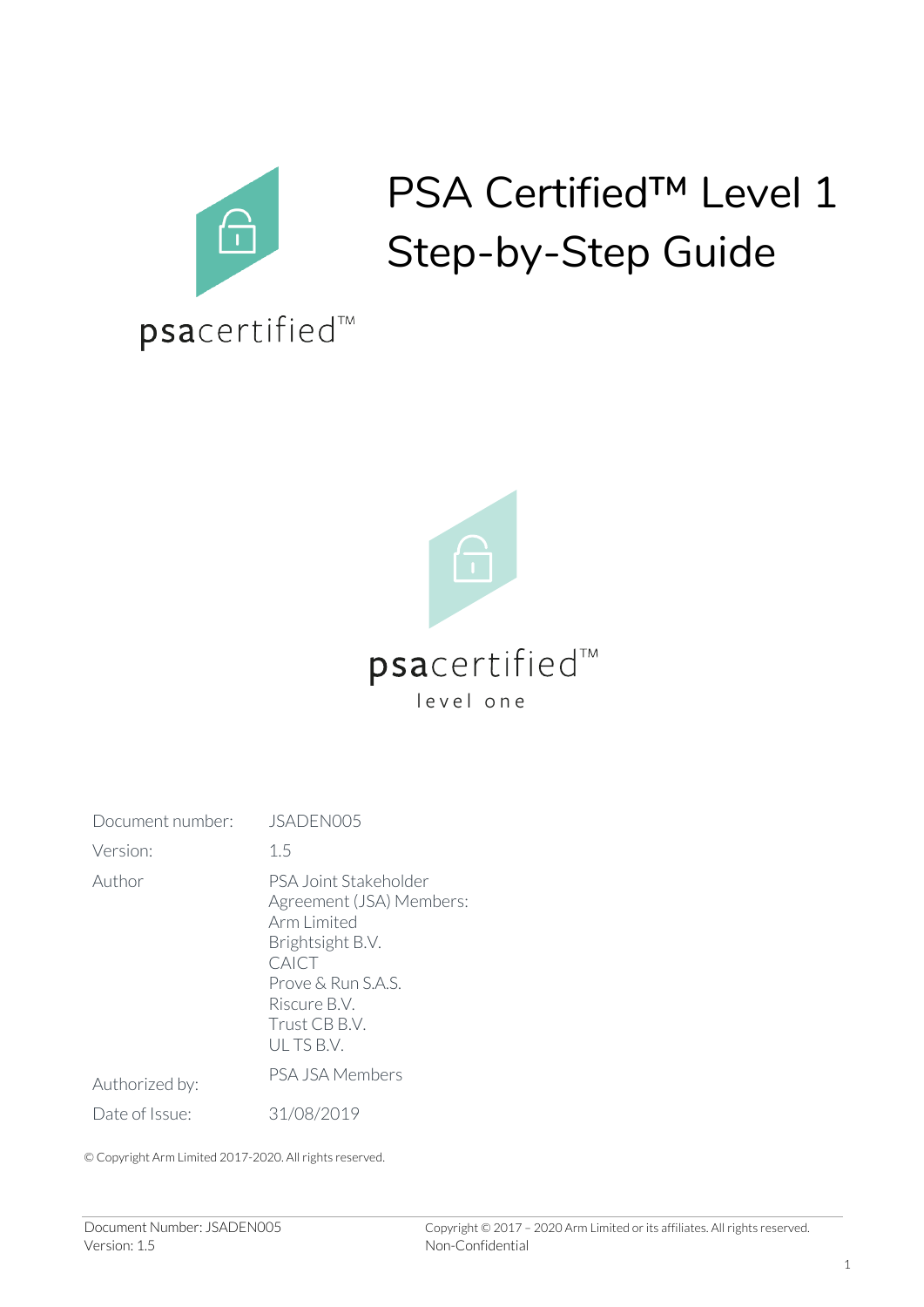# PSA Certified Level 1 Step-by-Step Guide

# Getting Your Product PSA Certified Level 1

Audience: Chip vendors, OS suppliers & OEM developers

## **Background**

PSA Certified if the independent security evaluation scheme for PSA based IoT chips, OS and devices. It aims to build trust for the IoT value chain using a progressive multi-level assurance program for developers using a security domain called a PSA Root of Trust (PSA-RoT) to provide trusted functionality to the platform.

TrustCB has been appointed as the Certification Body for PSA Certified. TrustCB was selected for its strong experience in operating high assurance certification schemes. Any questions relating to the PSA Certified scheme operation can be emailed to psacertified@trustcb.com, or can be discussed with your chosen test lab.

The following is provided as guidance for developers wanting to gain PSA Certified Level 1 for their solutions and optionally to showcase their PSA Certified Level 1 solutions on psacertified.org.

## **Note for Chip Vendors**

PSA Certified Level 1 asks chip vendors questions on support of Crypto, Secure Storage and Entity Attestation Token. This functionality is available by porting Trusted Firmware-M to your chip or developing your own trusted firmware and adopting the PSA Functional APIs. Before applying for PSA Certified Level 1, chip vendors should run, and ensure their solutions passes, the PSA Functional API test suites<sup>1</sup>. When you have passed and receive a digital certificate number (EAN-13+5 format) it is recommended that this is used as the "HW version" claim of the Entity Attestation Token.

## **Getting Your Product PSA Certified Level 1**

You should choose a test lab and obtain an agreement with your chosen lab to review your products PSA Certified Level 1 questionnaire and for them to hold your data confidentially.

Work with your selected test lab to complete the PSA Certified Level 1 application form, which can be downloaded from trustcb.com/iot/psa-certified.

Download and complete the latest version of the PSA Certified Level 1 questionnaire from www.psacertified.org. It is your responsibility as developer (chip vendor, OS supplier or OEM developer) to complete the PSA Certified Level 1 questionnaire and submit it to your chosen lab. When filling in the questionnaire it is suggested that an unsigned version is first sent to the test lab for clarifications as a Word document. Your lab may request additional supporting documentation to support the responses provided in

<sup>1</sup> This requirement has been waivered by Arm until TechCon in October 2019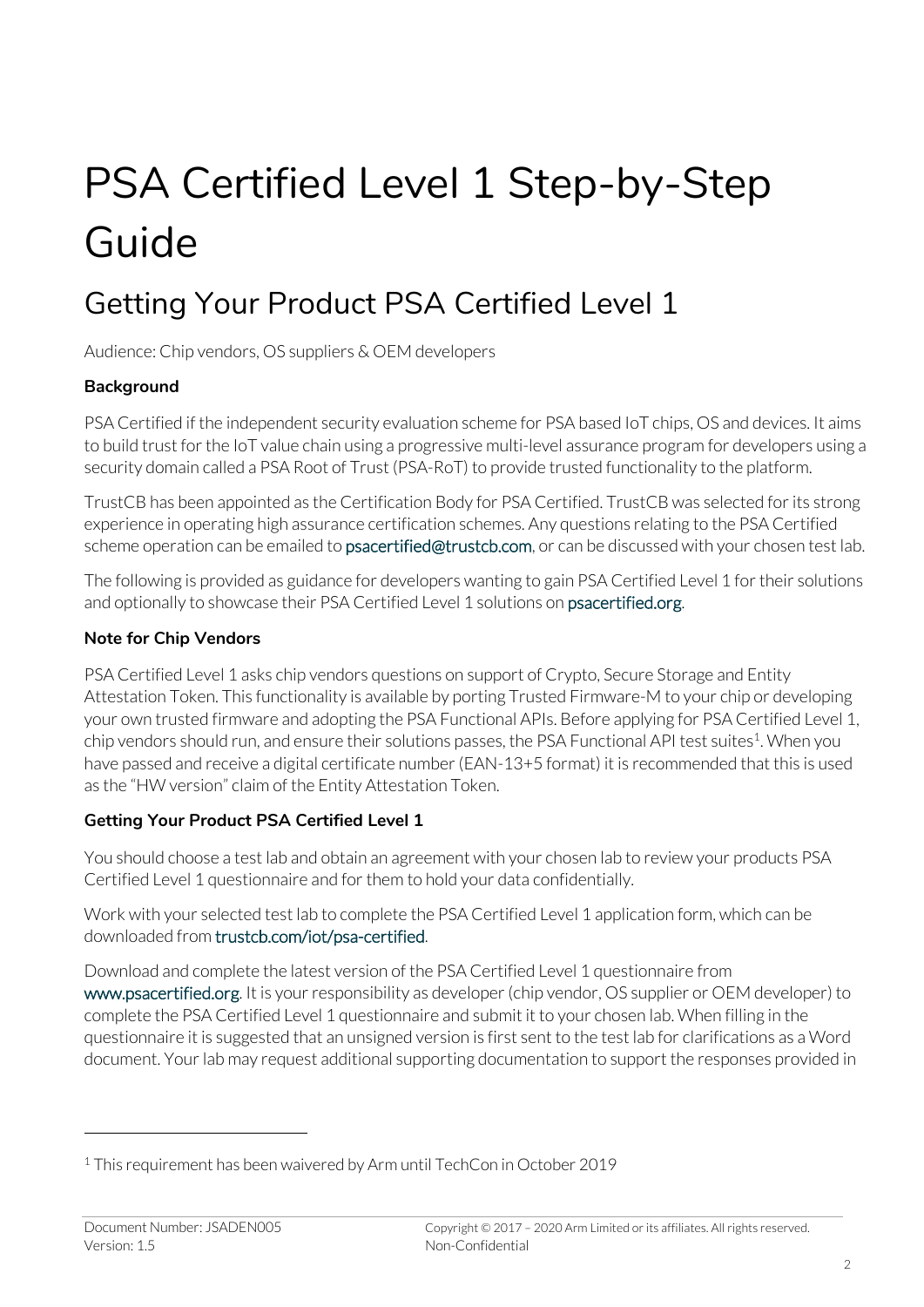the questionnaire. When the answers have been reviewed and agreed, then sign and create a PDF file of the final, formal version of the questionnaire.

Send an email to your test lab allowing them to share the completed application, questionnaire and required supporting documentation with the certification body (see below).

When the test lab has reviewed the questionnaire and it has been assessed as passing the minimum threshold, they will email psacertified@trustcb.com, using "New PSA Certified Application" as a subject line and attaching the completed application form, passing questionnaire and required supporting documentation.

Once the test lab has received notification of approval from TrustCB and the EAN-13, the test lab will also return the passing questionnaire (with the 18 digit reference, EAN-13+5) to the developer and store a copy for a period of five years. For more detail on using the EAN-13+5 number please see the next section on "PSA Certified & Digital Certificate Numbers".

Additionally, the lab will send to the certification body an Excel spreadsheet containing pre-filled information for the publication of the certification. There is an additional tab on the Excel spreadsheet to be completed if the developer wants to showcase the product on psacertified.org, in which case the following additional information should be provided:

- 1. Digital Certificate Number (EAN-13+5)
- 2. Company logo
- 3. Product name or product family name
- 4. Short description (25 words)
- 5. Image or graphic to represent the product
- 6. Link to the developer's website for the product (if appropriate)
- 7. Whether the developer would like to use the PSA Certified logo and trademarks

The PSA Certified scheme uses TrustCB as a Certification Body to provide a set of independent technical experts to review the test lab's assessment of the PSA Certified Level 1 questionnaires. This allows for harmonization of assessments across labs. The Certification Body will check that the test lab's assessment has been completed satisfactorily and then forward the Excel spreadsheet containing the draft digital certificate entry (and details for showcasing if required) to inform the psacertified.org web designers to add the developer's showcase information and the digital certificate.

It is up to the developer if they wish to make their PSA Certified questionnaire public. Arm has published the Trusted Firmware-M and Musca questionnaire as an example on psacertified.org. The corresponding product showcase can be seen in Figure 1 below.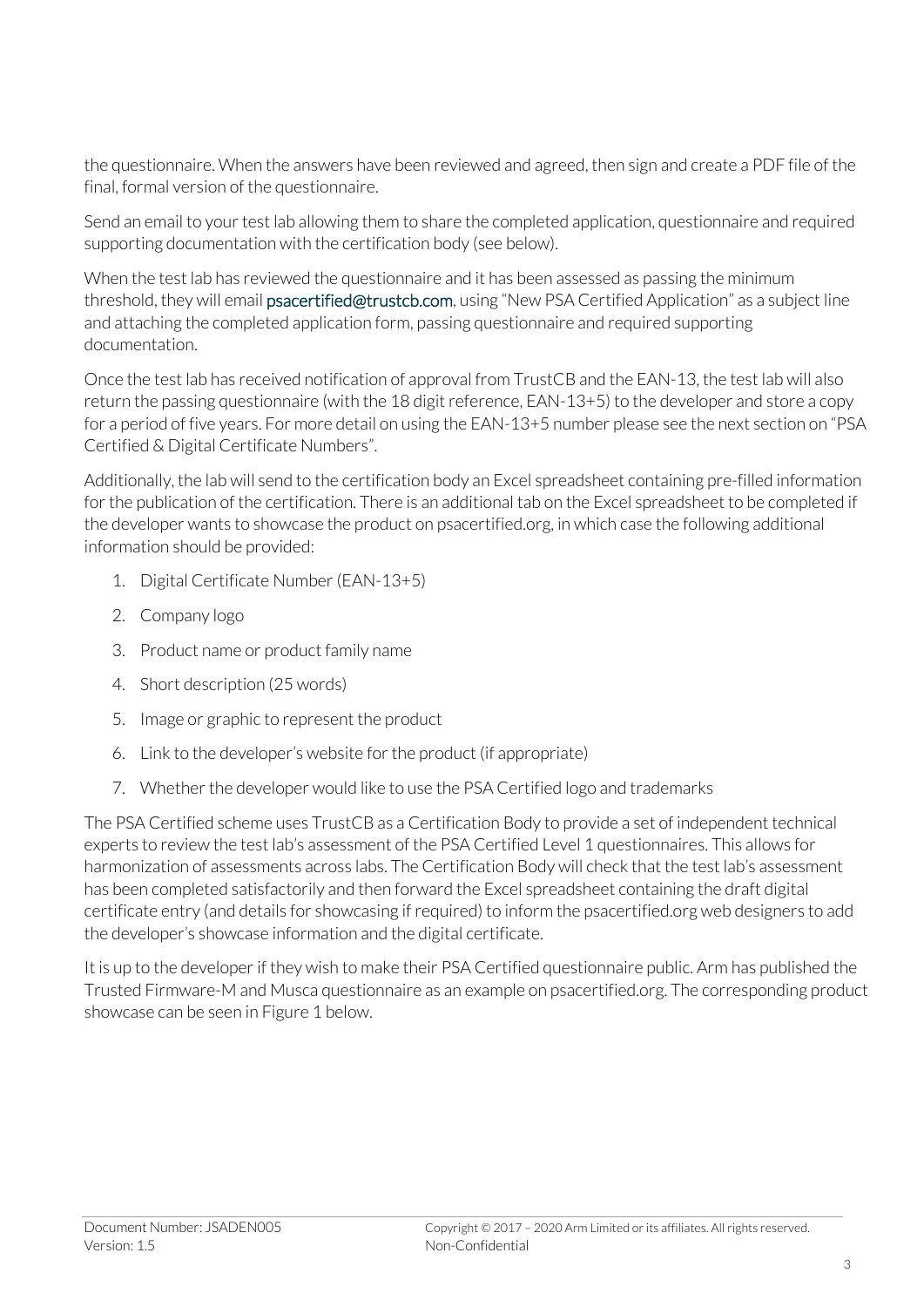

*Fig.1 Certified products are showcased on the PSA Certified website*

If the developer wishes to use the PSA Certified logos and trademarks, a trademark request should be made via the PSA Certified website.

#### **Digital Certificate Numbers and EAN-13+5**

The globally unique 18-digit number (EAN-13+5) is entered on the questionnaire by the test lab when they have received details of the EAN 13 from TrustCB, along with approval of the PSA Certified Level 1 results. The test lab will also use the EAN-13+5 on the draft digital certification they send to TrustCB for use on the PSA Certified website.

#### **For Chip Vendors**

The +5 digits enable encoding of Trusted Firmware revisions and new certification attempts. Together the EAN-13 and the +5 describe the PSA-RoT i.e. the chip-type and Trusted Firmware version.

The first digital of the +5 encodes the number of the certification attempts by the lab of this chip type, starting with '1'. For example, if the product was evaluated as a delta certification or at a higher level then this leading digit of the +5 would be incremented. The following 4 digits encode the software version. For example, if a chip developer uses Trusted Firmware-M version 1.0, this should be encoded as 0010.

As a (chip developer) example:

Chip initial attestation token: 6405123456789

Software is Trusted Firmware-M tag build v1.0

Digital certificate number entered on questionnaire/forms (case of first certification attempt using Trusted Firmware-M v1.0): 6405123456789-10010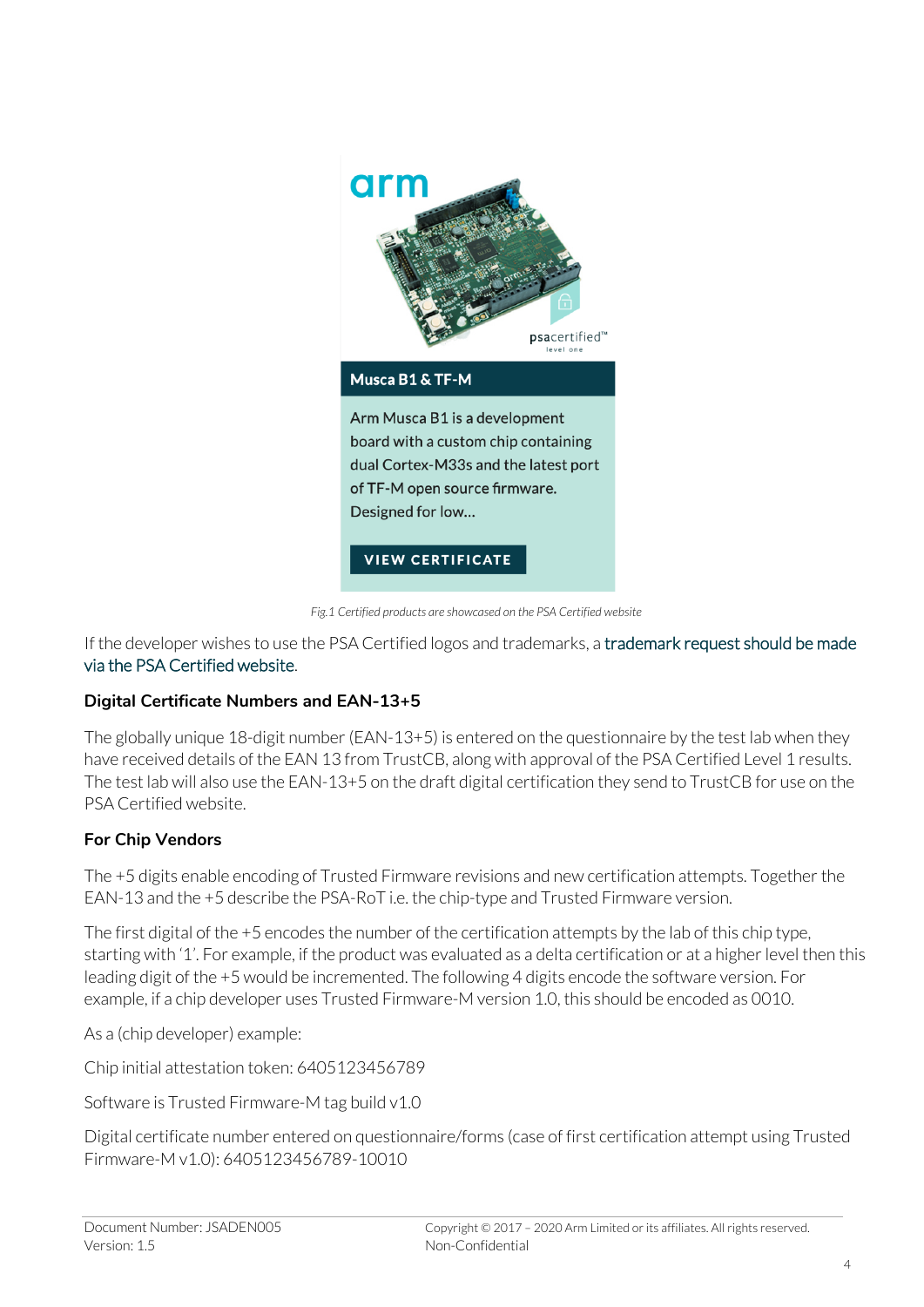#### **For RTOS Vendors and OEMs**

The +5 digits enable encoding of new certification attempts and software version. As with silicon vendors, it is proposed that the first digit of the +5 encodes the number of the certification attempts by the lab, starting with '1'.

The developer should let the test lab know how it wishes to encode the last 4 digits to represent the software version.



*Fig.2 Process flow for PSA Certified Level 1*